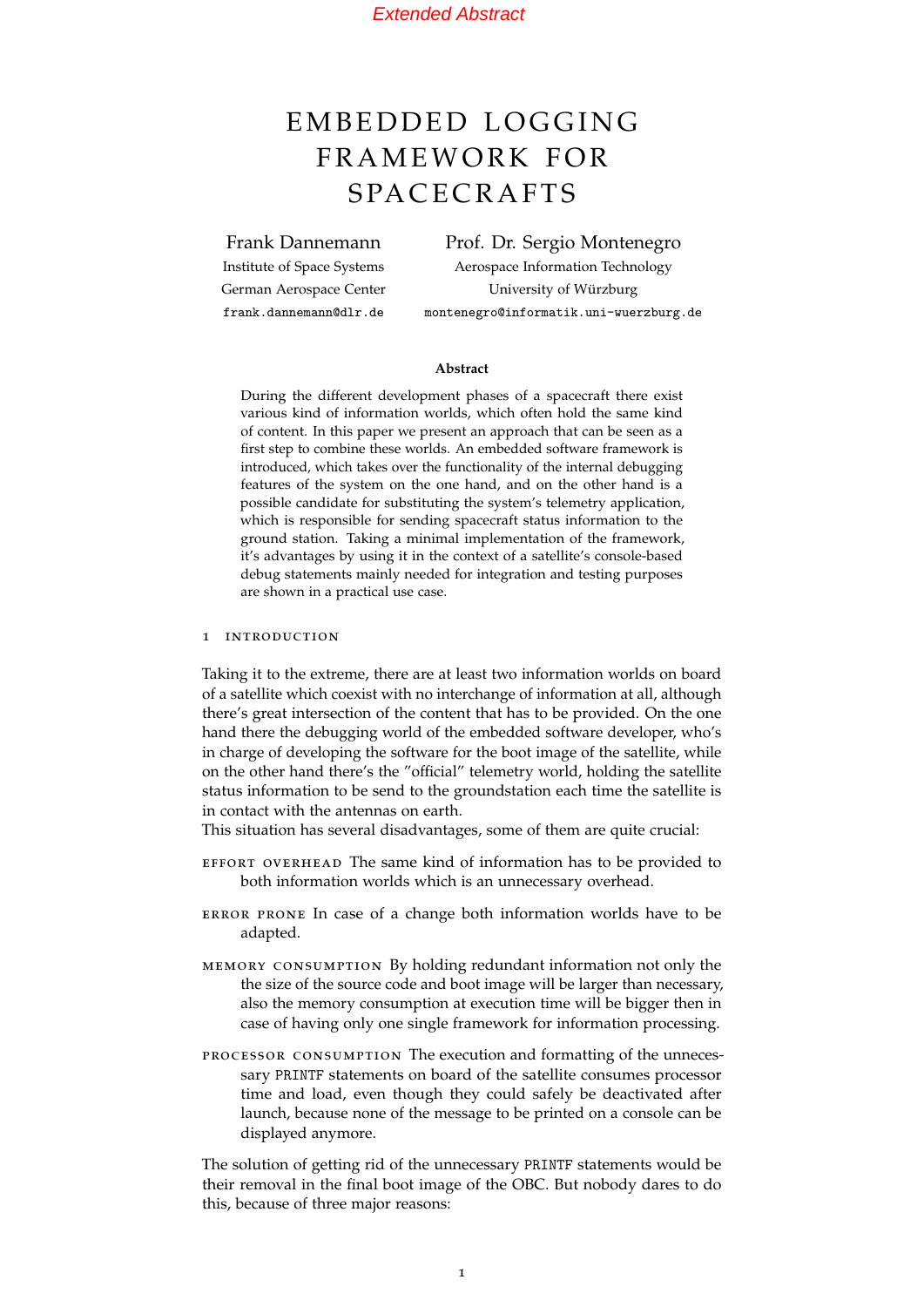- 1. it is too much effort
- 2. the behaviour after removal is not predictable
- 3. the tested and maybe certified boot image will loose this status (additional testing and certification may be necessary)

Our approach to this problem is to combine these two information worlds and introduce a framework which is based on the idea of using information sources and sinks and decoupling them, meaning the separation of the functionalities (1) logging of information, (2) sending them to a sink and (3) displaying them. Like displayed in figure [1](#page-1-0), this replacement of the former PRINTF-debugging and logging functionality is achieved by introducing new components like *Logger*, *Appender* and *Layout*. Providing a minimal



<span id="page-1-0"></span>Figure 1: Separation of data flow

working example, an exemplary *ConsoleAppender* has been combined with a *PatternLayout* providing the engineer with a similar output to PRINTF, yet being much more flexible and getting all the additional advantages the logging framework has to offer. Within this paper we present our first results, using the real-time operating system RODOS as a testbed for development and testing. The advantages of using the framework firstly as a replacement of the console based debug messages are explained and shown in a real use case.

### 2 rodos

RODOS is the acronym for Realtime Object-Oriented Distributed Operating System. As an embedded operating system it is specially designed for space applications, but fits perfectly to all applications demanding high dependability. The RODOS real-time kernel and middleware provide an integrated object-oriented framework to multitasking resource management and to network-based communication infrastructure. Although targeting minimal complexity, no fundamental functionality is missing, as its microkernel provides support for resource management, thread synchronization and communication, input/output, and interrupts management. The system is fully preemptive and uses priority-based scheduling and round robin for threads sharing the same priority level. RODOS is written mainly in the C++ programming language, some hardware dependent parts are written in C and target specific assembly language. Despite RODOS is intended for stand alone use in embedded systems, the user can also run it on-top of Linux as guest OS. It is built as a static library, so that a user can link his code against this library and run the resulting binary.

The overview of the RODOS architecture is shown in picture [2](#page-2-0). Besides the HDL, core and management layers RODOS also comes with an (optional) middleware. The users main interface is therefore the application module, which encloses one or more threads. In each application module, the programmer can create an application object that defines an application name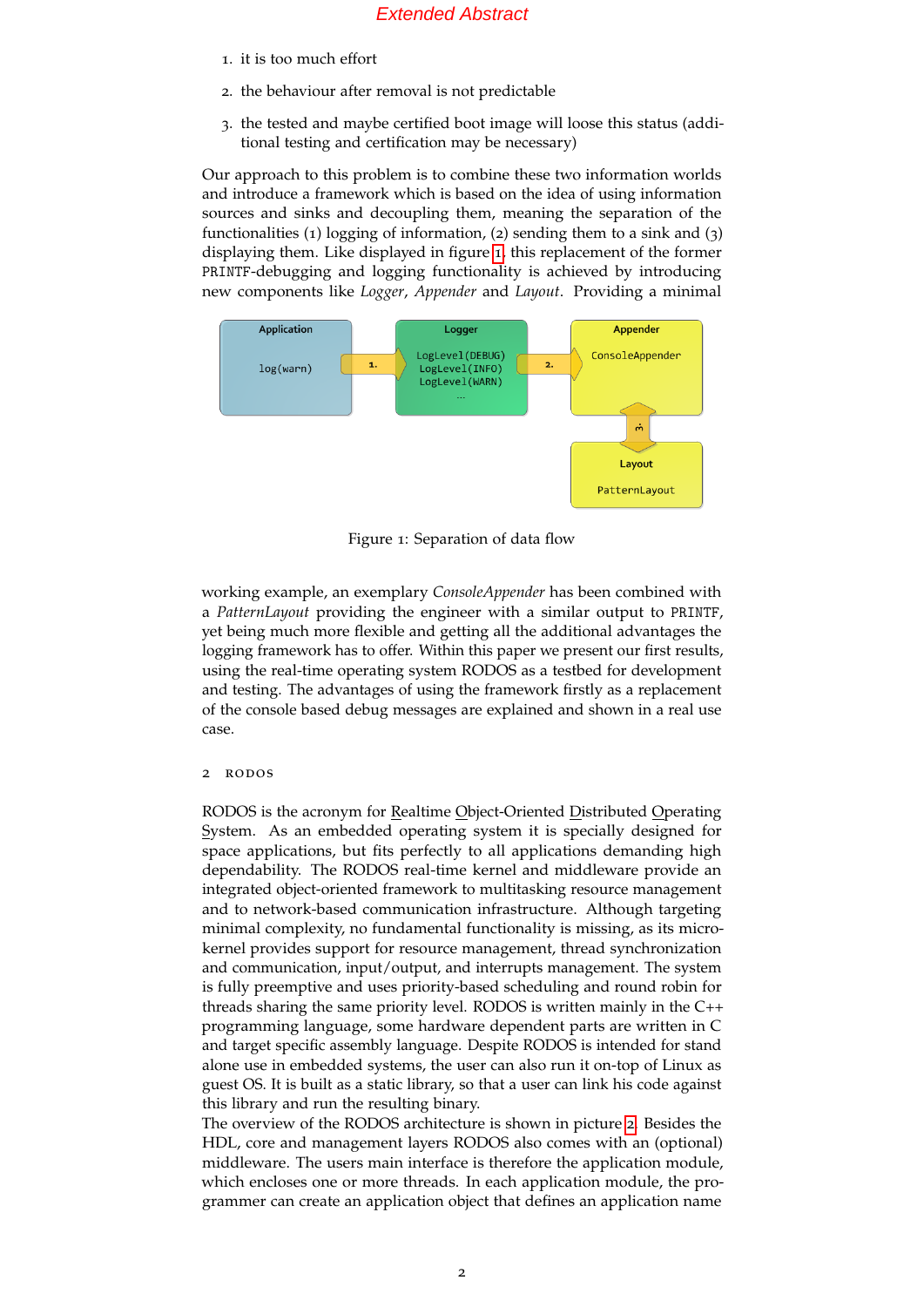

<span id="page-2-0"></span>Figure 2: RODOS Layers

and an identification number. By using the publish/subscribe mechanism from the middleware it is easily possible not only to establish an inter-process communication between applications, but also to communicate with several RODOS computing nodes over the network (Ethernet (TCP/IP), CAN communication) using gateways.

A detailed design description of RODOS can be found in [[2](#page-4-0)]. RODOS is Open-Source under the BSD-license and can be obtained through it's SourceForge<sup>[1](#page-0-0)</sup> or DLR-websites<sup>[2](#page-0-0)</sup>.

## 3 rodos-debugging with printf

Referring to figure [2](#page-2-0), there are two kinds of users who are using the debugging-technique using print-statements for the console. First, there is the RODOS user, who wants to use the RTOS (RealTime Operating System) in order to operate the onboard computer of his specific mission. He is only working in the application layer, dealing with the RODOS API from the middleware- and management-layers. Debugging with PRINTF will help him finding errors during the time of developing and testing his applications and will finally end up with an error-free boot image for the onboard computer. Second, the RODOS developer itself makes extensive usage of the PRINTF-debugging capabilities while working on all layers that are located underneath the application layer. Though both types of developers gain benefit from using the monitoring framework presented here, within this paper we focus on the needs of the application developer, meaning the user of the RTOS.

Debugging with print-Statements inside the source code of a software program is often referred to as *printf-debugging* [[1](#page-4-1)]. The name arises from the printf-statement in the C programming language, but similar statements can be found in all major high-level programming languages used for embedded systems. As RODOS is developed mainly in  $C_{++}$ , it's internal debugging statement is also called PRINTF<sup>[3](#page-0-0)</sup>. The main intention behind the usage of these kind of statements is to track the control and data flow during the actual execution of the code. This is done by adding PRINTF-statements directly in the code of the applications. For this purpose RODOS offers debug methods like PRINTF and ERROR. A shown in picture [3](#page-3-0), these methods can be used by application developers by simply including debug.h in their application. In this typical debugging scenario, the developer starts a console

<sup>1</sup> http://sourceforge.net/projects/rodos

<sup>2</sup> http://www.dlr.de/rodos

<sup>3</sup> cerr or cout together with their operators << and >> would have been also a possible solution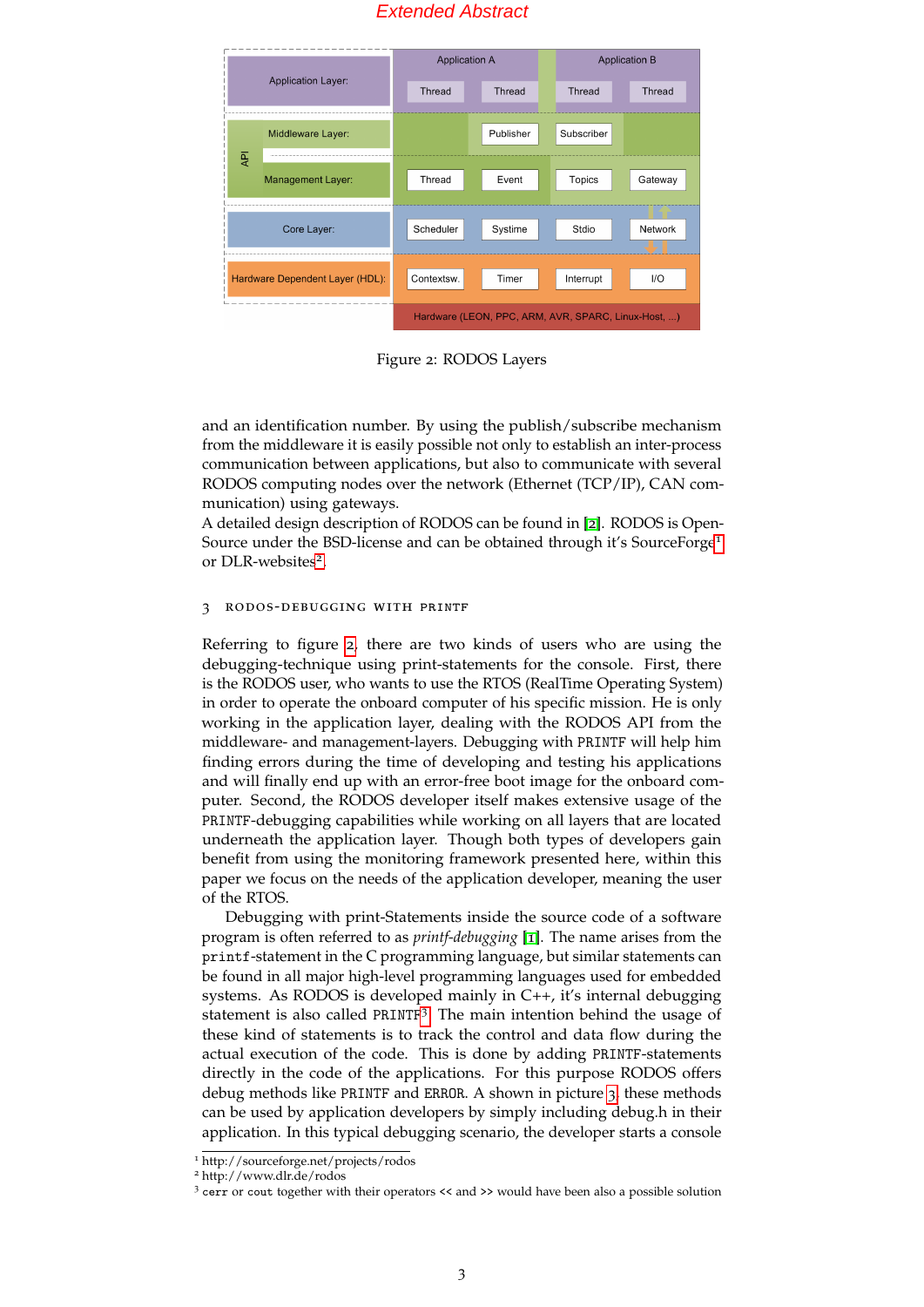on his host computer, establishes a serial connection to the target platform (here: the onboard computer of a satellite) and is afterwards able to watch the PRINTF-output on the terminal using a standard UART-interface.



<span id="page-3-0"></span>Figure 3: RODOS debugging using PRINTF statements

#### 4 the new monitoring framework

When designing the new monitoring framework, there where several requirements which had to be taken into account. Some of the most important ones are listed here:

- simple & familiar usage The new framework should be as simple to use as the familiar PRINTF- and ERROR-methods.
- rodos integration The technique behind the new logging mechanism shall utilize the RODOS middleware, which is the tool of choice for all kinds of inter-process communication inside the RODOS framework.
- simple & approved design The framework design shall be oriented towards the architecture of the *log4j* logging framework[4](#page-0-0) , which is widely used for java-based desktop applications. The design of log4j is very simple and similar to what is depicted in figure [1](#page-1-0), nevertheless it's a powerful and mature logging framework, offering features like classifying messages by using categories and filter them accordingly at runtime.
- LOW MEMORY & POWER CONSUMPTION The integration of the logging framework into RODOS shall result in a minimum increase of resource consumption.
- dividing input from output Due to the resource requirement mentioned above, the user has to be able to deactivate the message output (sink) at runtime.
- variable output Output shall be send to various message sinks: console, file, network, ...

Using the RODOS middleware it shall be possible to send logging information over the network to any other RODOS instance using gateways, like depicted in figure [4](#page-4-2). In this example, formatting of the received messages on the host computer is done by the Appender- and Layout-modules. They can be configured in a way, that – if requested – the console output is similar to what is produced by the PRINTF-methods. But any other output is also possible. The first minimal implementation of the framework was developed and tested within the scope of a diploma thesis [[3](#page-4-3)].

<sup>4</sup> http://logging.apache.org/log4j